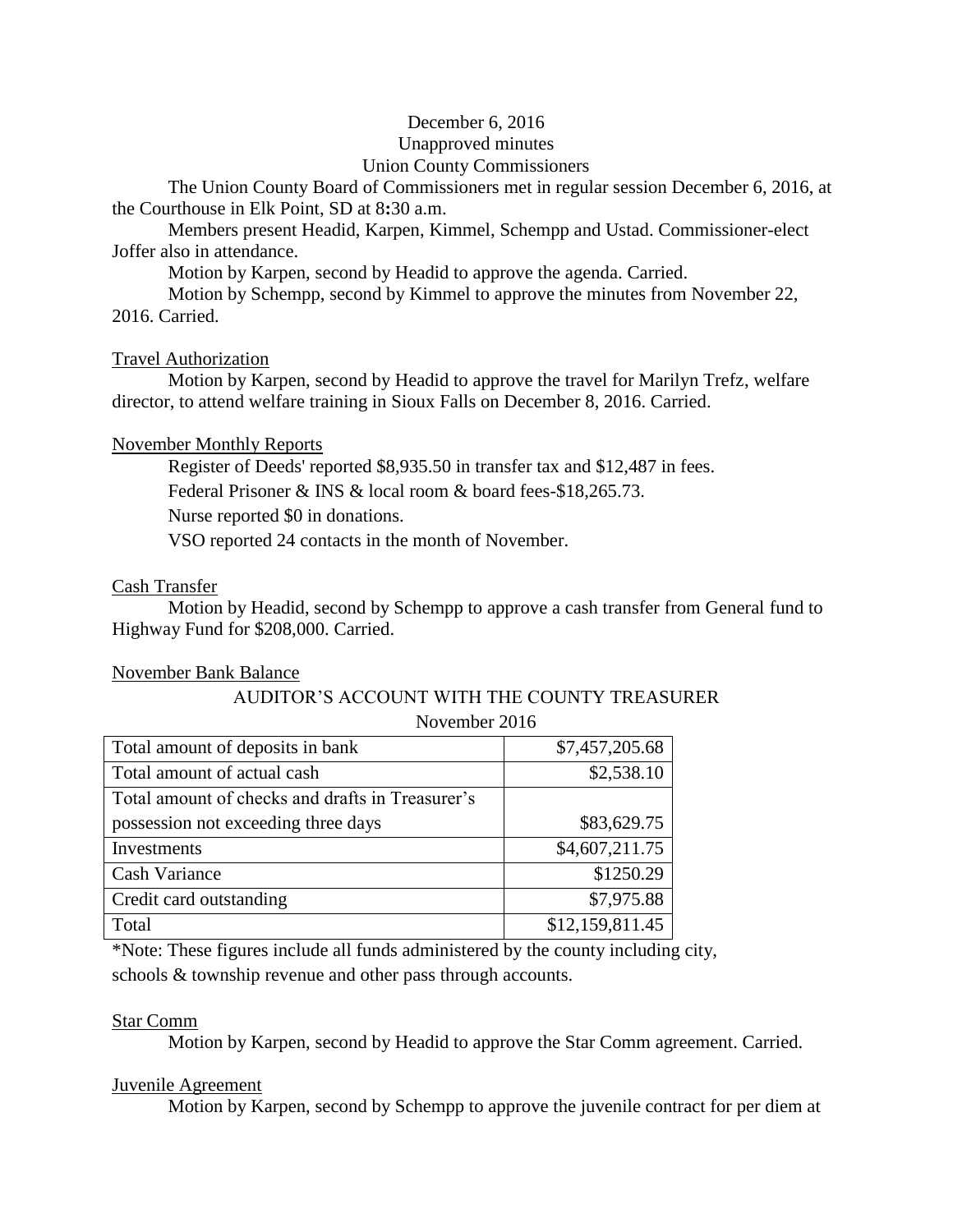### \$220 a bed per day. Carried.

#### Resignation

Motion by Headid, second by Kimmel to accept the resignation of deputy States Attorney Alexis Tracy effective December 12, 2016 and thanked her for her years of service. Vote 4 aye, 1 nay (Karpen) Carried.

#### Department Heads

DOE Steckelberg and Supt. of Bldgs. and Grounds Sexton presented their monthly reports.

#### **Recess**

Chairman declared a recess at 9:18-9:30.

#### Highway

Hwy. Supt. Limoges met with the board to discuss various matters.

Motion by Schempp, second by Headid to approve the transfer of 2008 F150 pickup from Sheriff's office to Highway Department. Carried.

Motion by Headid, second by Kimmel to surplus the 1991 Dodge caravan #1032 for scrap. Carried.

Motion by Headid, second by Kimmel to accept the bid of \$20,500 for Big Sioux River dike (Union County share for 2017 budget). Motion carried.

#### States Attorney

SA Miller met with the board on various matters.

#### Claims

Motion by Karpen, second by Headid to approve the following claims. Carried. The following claims have been audited, approved and warrants drawn on the same: Bi-weekly payroll for 12-09-2016: Auditor \$97.79; Treasurer \$293.37; State's Attorney \$338.32; Care of Poor \$91.56; Public Building \$515.46; Register of Deeds \$764.92; Sheriff \$38,186.87; Nurse \$212.40; WIC \$276.12; Highway \$20,563.73; EMA \$800.00: OASI \$4,778.94. Courthouse payroll for the month of November \$2016: Commissioners \$5,075.00; Auditor \$10,131.50; Data Processing \$238.65; Treasurer \$14,394.25; State's Attorney \$19,431.32; Public Building \$4,262.23; Assessor \$12,505.96; Register of Deeds \$6,902.20; Veteran \$1,359.60; Sheriff \$5,117.10; Nurse \$975.18; Jail \$121.00; Extension \$1,403.95; Fair \$1,413.42; Weed \$504.16; Planning & Zoning \$3,549.29; Highway \$8029.76; EMA \$157.73 ; OASI \$6,940.11; SDRS \$11,871.92; Wellmark \$42,971.18; Dearborn National \$420.19.Accurate Reporting (Transcripts) \$436.75; Alcester Ambulance (Allot) \$2,500.00; Alliance Communication (Util) \$190.17; Avera Education & Staffing (Training) \$700.00; Beresford Ambulance (Allot) \$2,500.00; Beresford Municipal Telephone (Util) \$270.40; Beyond Technology (Supp/Maint) \$7,077.97; Bierschbach Equipment (Cloth Allow) \$138.00; Bomgaars (Supp) \$32.25; Brett Udell Trucking (Hauling) \$2,926.53; Caterpillar Financial Svc (Pymt) \$2,678.64; Century Business Products (Supp) \$57.09; Century Link (Util) \$5.39; Chesterman (Water) \$186.00; City of Alcester (Util) \$65.99;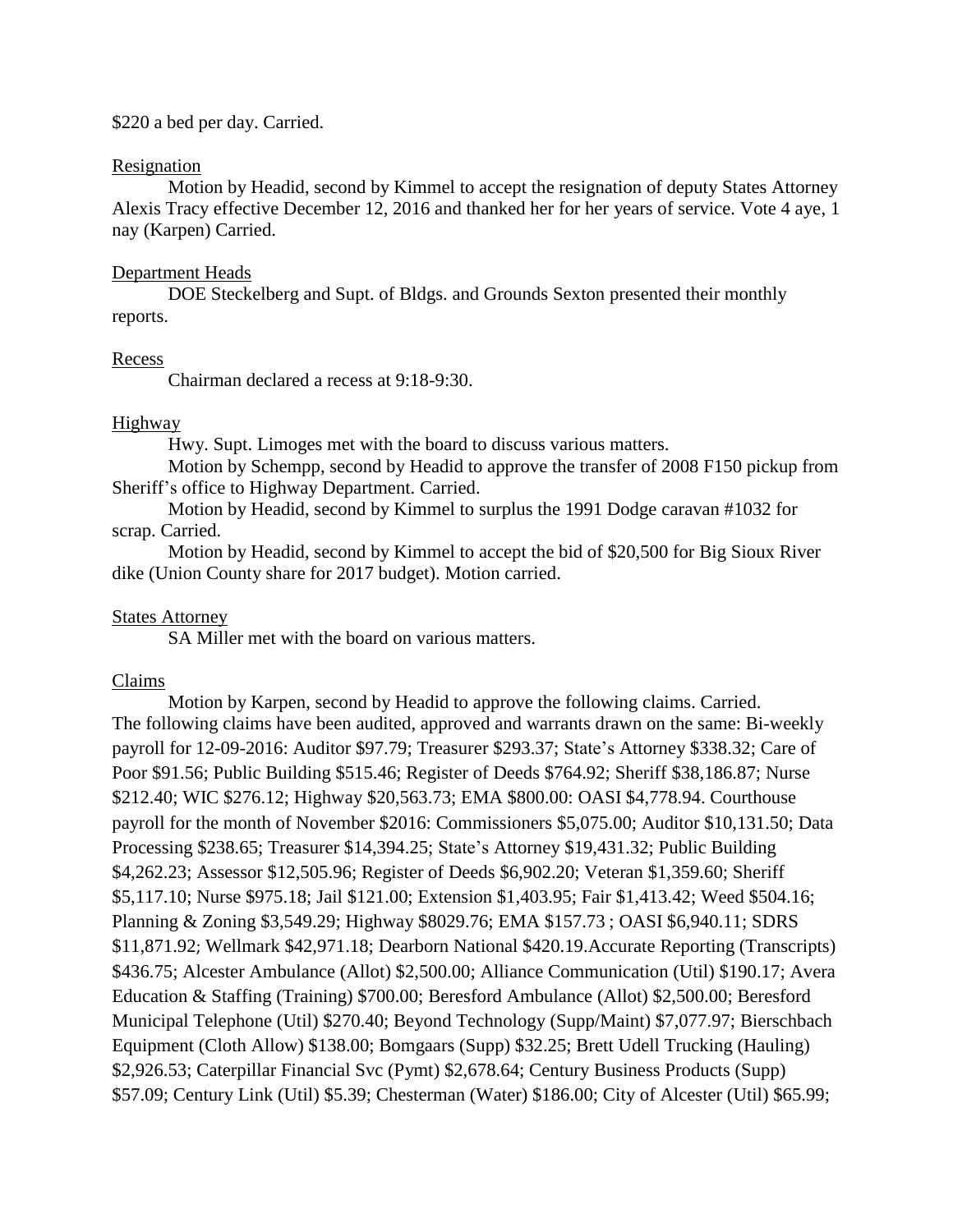Community Health Clinic (Care) \$266.15;Counsel (Maint) \$48.49; Dakota Dunes NSC Times (Legals) \$1,202.91; Dept of Revenue (Licensing) \$75.00; Document Depot & Destruction (Supp) \$45.00; Elk Point Ambulance (Allot) \$2,500.00; FedEx (Shipping) \$23.11; GCR Tire Ctr (Supp) \$3,560.00; Great Plains Psychological (Eval) \$3,747.50; Guarantee Oil (Supp) \$155.90; I-State Truck Center (Supp) \$100.10; IGrow (Supp) \$20.00; Interstate Battery Sys (Repair) \$114.95; Jack's Uniform & Equip (Cloth Allow) \$441.60; Jeff's Lawn Care (Lawn Care) \$385.00; Jefferson Ambulance (Allot) \$2,500.00; Jensen Insurance Agcy (Notary Bond) \$160.00; Jones Food Ctr (Supp) \$13.38; Juror Fees \$666.32; L G Everist (Const Supp) \$1,499.93; Lawson Products (Supp) \$94.75; Leader Courier (Legals) \$1,205.78; Lincoln Co (Reimb MI) \$938.90; Mcleods (Supp) \$189.73; Microfilm Imaging Sys, (Svc Contract) \$124.00; Muller Auto Parts (Repair/Supp) \$310.53; Natl 4-H Council Supply (Supp) \$99.05; Novelty Machine & Supply (Repair) \$357.45; Nygren's True Value (Repair) \$45.79; Office Depot (Supp) \$84.45; Office Elements (Supp) \$48.36; Office Systems (Maint) \$273.10; Ollies Drive Inn (Jail Meals) \$12,270.85; One Office Solution (Supp) \$441.74; Pedersen Machine (Repair) \$230.66; Persing Backhoe Svc (Svc) \$757.35 Pharm Chem (Supp) \$243.20; Pomp's Tire Svc (Svc/Supp) \$472.06; Premier Communications (Util) \$245.40;Printing Plus (Supp) \$198.00; Pyle Automotive (Maint) \$191.20; Quill (Supp) \$265.98; Scott Sexton (Mileage) \$64.68; SD Assn of Co. Weed & Pest Supervisors (Dues) \$50.00; SD State Health Lab (Lab Fees) \$380.00; SDSU Extension (Mileage) \$41.36; Select Parts (Repair) \$33.68; Sioux City Foundry (Supp) \$8,930.19; Sioux City Truck Sales (Repair/Supp) \$215.01;Sioux Falls Two-Way Radio (Equip) \$18,390.00; Sioux Laundry (Jail Wash) \$543.40; Sirchie Finger Print Lab (Supp) \$45.12; Southeast Farmers Coop (Supp) \$34.00; Star Publishing (Legals) \$1,764.74; State Bar of South Dakota (Dues) \$705.00; Stern Oil (Supp) \$33,631.45;Storey Kenworthy (Supp) \$328.61; Supplyworks (Supp) \$710.60; Total Stop Food Store (Repair) \$10.70; Triview Communications (Maint) \$50.00; Truenorth Steel (Supp for Const) \$34,153.92; Tyler Technologies (Maint) \$36,305.31; Union Co (Fuel) \$7,170.50; Union Co Conservation (Allot) \$4,750.00; Vast Broadband (Util) \$755.81; Verizon (Maint/ Util) \$209.01;Yankton Co Treasurer (MI Return) \$50.00.

### Sheriff

Sheriff Limoges met with the board to discuss various matters.

### Recess

Chairman declared a recess at 10:20-10:30.

### Malt Beverage and Liquor License transfer

Motion by Schempp, second by Headid to approve the transfer for the liquor license and malt beverage license from Brown Properties to Alcester Steak House, Inc (Jeff and Shelly Brown to Donald Offerdahl). Motion carried.

#### Recess

Chairman declared a recess at 10:40-10:45.